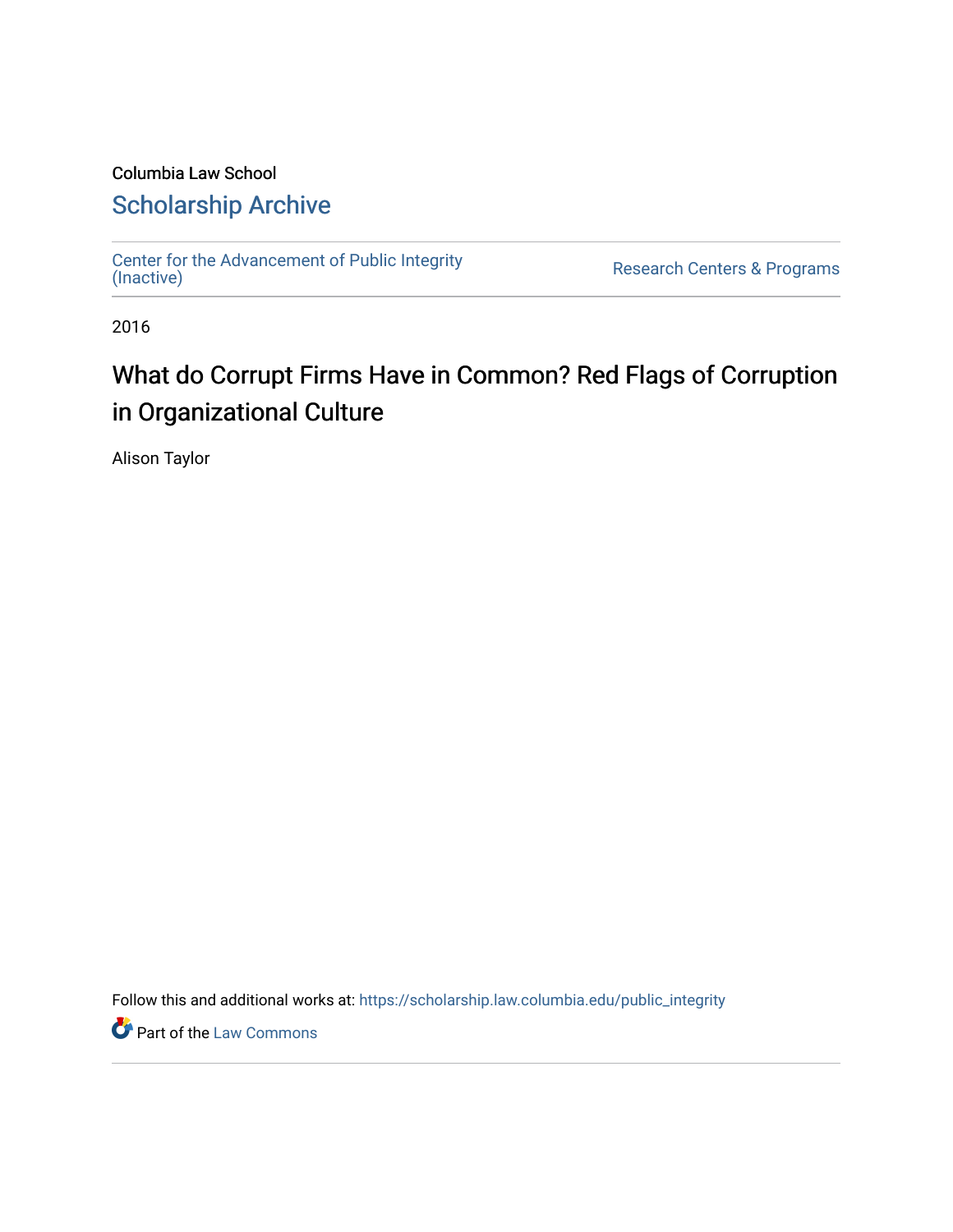Sponsored by the Laura and John Arnold Foundation

# What Do Corrupt Firms Have in Common?<br>Red Flags of Corruption in Organizational Culture

No. 1: April, 2016

What kind of an organizational culture do corrupt companies tend to have? To answer this question, I conducted a study based on a review of academic literature as well as in-depth interviews with 23 prominent lawyers, investigators, scholars, and policymakers with firsthand knowledge of the inner workings of dozens of corrupt firms. They highlighted a number of common traits often missed by standard compliance processes that might be "red flags" for organizational corruption. These traits don't guarantee corruption within an organization, but they do point to the conditions in which it thrives.

#### **Author: Alison Taylor**

Alison Taylor directs the Energy and Extractives Practice a[t Business for](http://www.bsr.org/en/about/staff-bio/alison-taylor)  [Social Responsibility.](http://www.bsr.org/en/about/staff-bio/alison-taylor) She holds an M.A. in International Relations from the University of Chicago, an M.A. in Organizational Psychology from Columbia University, and a B.A. in Modern History from Balliol College, Oxford University.

# **Lessons from Scholarship**

The academic literature on this topic is dispersed across several fields. Because corruption is covert by nature and nearly universally considered illegal and immoral, the literature on fraud and organized crime holds relevant insights. Margaret Heffernan's 2011 book *Willful Blindness* provides many vivid examples of how collective denial operates and escalates within an organization.<sup>[1](#page-4-0)</sup> Recent articles analyzing the cultural dimension of Volkswagen's cover-up of a scam to subvert emissions tests are also relevant.<sup>[2](#page-4-1)</sup> However, such studies are often limited by a focus on processes and control structures that neglects organizational cultural as an important dimension.

One academic study that does focus on corruption through the lens of organizational behavior distinguishes between top-down "corrupt organizations," where corruption is carried out by employees for the firm's benefit, and bottom-up "organizations of corrupt individuals," where wide-scale corruption is carried out by employees for their own benefit. [3](#page-4-2) In the real world, this distinction is not always easy to draw, however. Corruption may arise that benefits both the individual and the organization, such as a company with aggressive bonus structures that unwittingly incentivize employees to engage in corrupt practices to meet high sales targets.

Corruption seems most likely in organizations where **growth is a fetish**, insecurity is rampant, and high performance goes unquestioned.

Another widely-referenced study discusses how corruption becomes "normalized" in organizations through three mutually reinforcing processes: institutionalization, rationalization, and socialization.[4](#page-4-3) During *institutionalization*, a corrupt decision or act becomes embedded in corporate structures and processes. During *rationalization*, self-serving ideologies develop that enable individuals to justify corrupt behavior. And finally, during

*socialization*, embedded systems and norms induce new employees to tolerate corruption and view it as permissible. This model helps explain why individuals engage in corruption that would otherwise violate their internal moral framework. As the authors describe in a second article, "One of the most intriguing findings of the white-collar crime literature is that corrupt individuals tend not to view themselves as corrupt."[5](#page-4-4) Another sociological study elaborates on the self-rationalizing ideologies of corrupt organizations, including denial of responsibility, denial of injury, denial of the victim, and an appeal to higher loyalties (such as loyalty to co-workers).<sup>[6](#page-4-5)</sup>

Building off of this literature, my study found a highly consistent view of how a culture of corruption manifests within an organization. Corruption seems most likely in organizations where growth is a fetish, insecurity is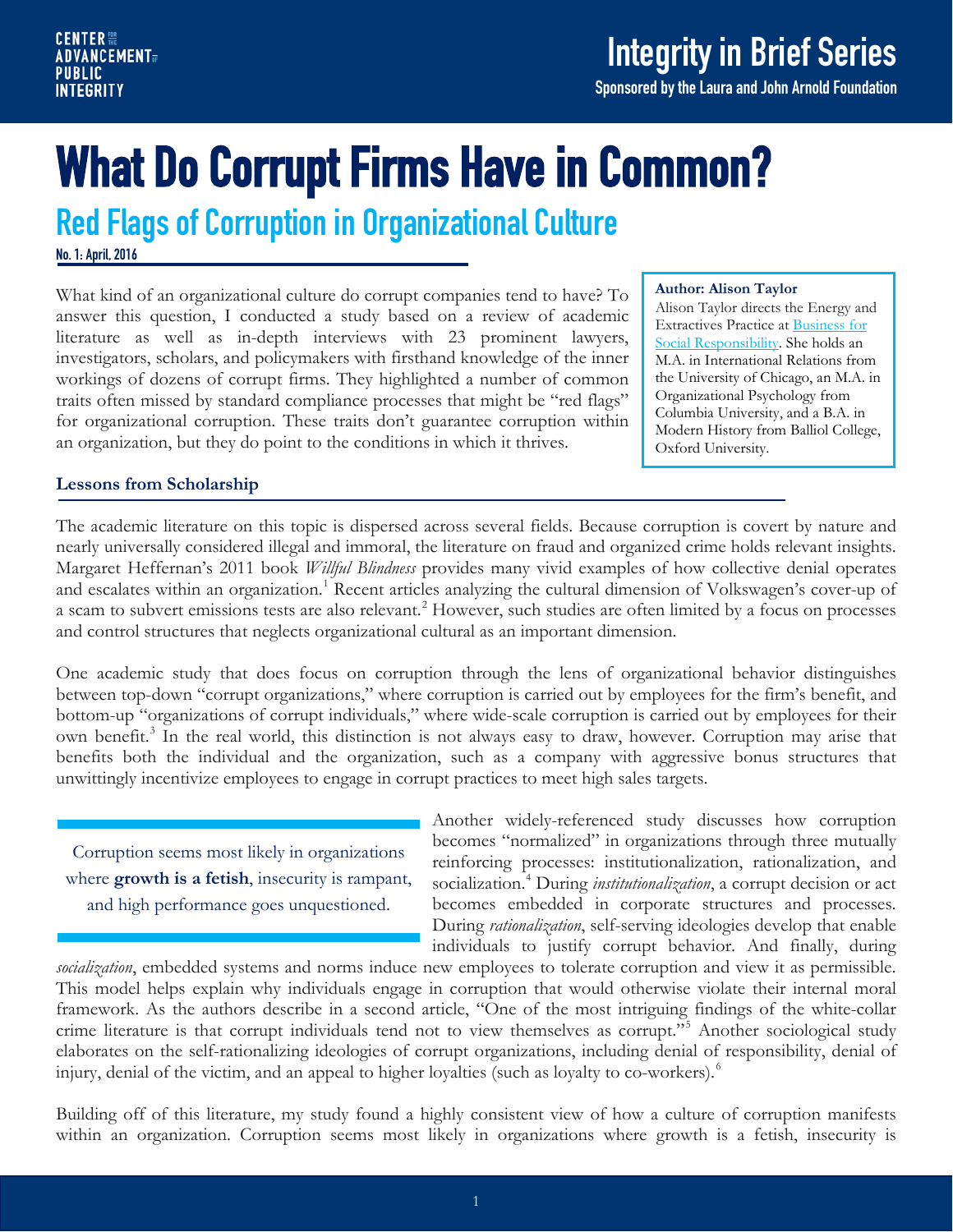rampant, and high performance goes unquestioned. Rules and processes put in place to promote integrity may be selectively enforced and easily evaded, as shown in many recent cases under anti-bribery statutes.

# **The Growth Fetish – When the Ends Justify the Means**

Corporations exist to make money, grow revenue, and satisfy shareholders. Financial reports depend upon an inflexible quarterly calendar and budget targets that often assume continual growth. Many interviewees said that firms that overwhelmingly emphasize growth are more vulnerable to misconduct. For example, Volkswagen's push to dominate North American markets in diesel vehicles contributed to unethical conduct by employees.<sup>[7](#page-4-6)</sup>

A culture that emphasizes that "the ends justify the means" may exacerbate this problem. Employees may face sales targets higher than industry peers, justified by the need for market dominance at any cost. As one interviewee commented: "There are techniques to exaggerate the urgency and seriousness of the need to win—the sense that 'this is what it takes to survive'—which short-circuits ethical reasoning." Reducing corruption risk therefore requires an active emphasis on values and behaviors that consider how growth is achieved, not just whether it is achieved. This may require creating an alternative narrative about corporate identity and success criteria, as well as a long-term commitment to ethics, sustainability, and engagement with all corporate stakeholders, not just investors.

## **Selective Blindness and Plausible Deniability**

Interviewees agreed with regulators that leadership plays the most critical role in determining whether a firm's culture is vulnerable to corruption. Employees mirror leaders' behavior, which can create group norms that tolerate corruption. Interviewees mentioned arrogance, complacency, and opacity as leadership traits that encourage corruption. FIFA President Sepp Blatter's initial refusal to resign after the indictment of several high-level FIFA leaders is a recent example.<sup>[8](#page-4-7)</sup> Leaders who set unrealistic targets based on opaque considerations yet keep themselves personally disengaged with frontline operational concerns may implicitly encourage corrupt activities while maintaining plausible deniability. Autocratic command-and-control structures make employees fearful and reluctant to share concerns. One expert commented: "What people watch is whether management is doing anything to cook the books when they need to, which sets the tone that it's okay to break a couple of rules to get things done."

# **Complex Organizational Systems**

The complexities of doing business across time zones, markets, and product lines have led companies to implement organizational matrices and to diffuse responsibility. Shared responsibility may empower employees and improve information flow, but must be complemented by clear lines of accountability. Otherwise, corruption will always be "someone else's problem." The General Motors ignition switch scandal presents an example of managers failing to make overall connections in the absence of clear responsibilities for organizational risk.<sup>[9](#page-4-8)</sup>

An organizational change expert who worked in the energy sector argued: "Much literature concerns a mythical ethical man making decisions with the facts in front of him; this isn't real. The realities of hierarchy mean that thriving in an organization involves suppressing bad news, which means that taking responsibility is hazardous. The decision maker checks only that the paperwork is complete, and those who complete the paperwork are relieved of responsibility for the decision—then everyone is protected individually, but it can add up to widespread harm."

## **High Pressure and High Rewards**

Companies that pressure employees to meet high sales targets through rewards and penalties that disregard ethical considerations are more vulnerable to corruption. Many firms facing bribery charges, such as GlaxoSmithKline in China, used sales-based compensation schemes that failed to account for local market conditions.[10](#page-4-9) If one sales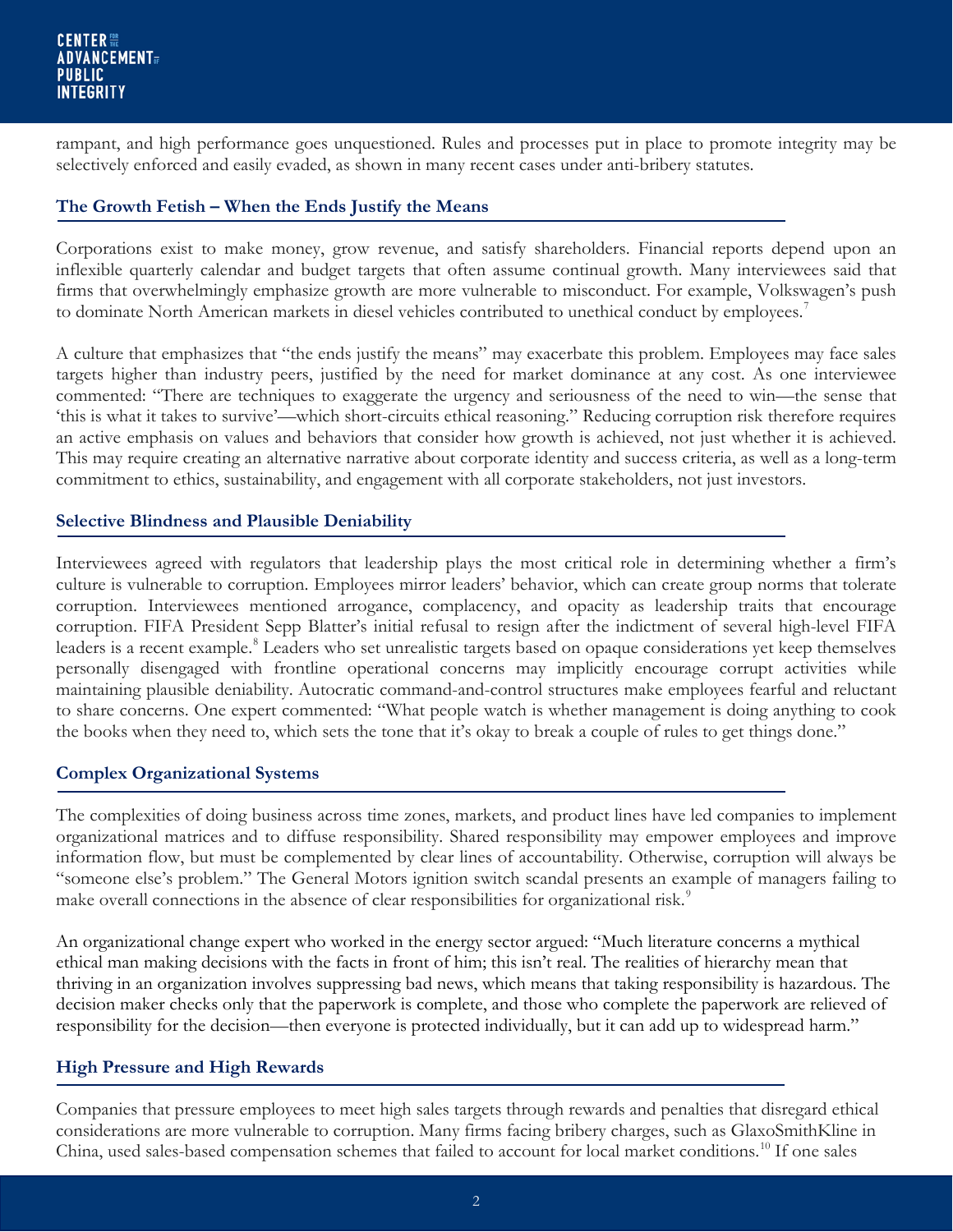#### **CENTER ## ADVANCEMENT PUBLIC INTEGRITY**

team hits unreasonable targets by paying bribes, all teams feel pressure to cut corners, creating vicious competition that escalates misbehavior.

Many interviewees commented that companies have been slow to alter problematic incentive structures, despite widespread knowledge of their effects within the industry, perhaps due to fears of losing high-performing sales teams to competitors. Innovative approaches to incentive design that account for corruption challenges would help manage such risks. For example, Novartis International A.G. developed an integrity management process that integrated compliance issues into performance evaluations.<sup>[11](#page-4-10)</sup>

In corporate cultures in which pressure is high and information is hoarded, high-performing teams may avoid scrutiny. They may develop a mystique for having a golden touch, which others are afraid to question. One investigator said: "The metals division in the Middle East developed a reputation for forecast-beating results, but no one could explain how they did it. The head of the division was very powerful—connected to the CEO—and his team was very loyal and discreet. It only seemed like a problem in retrospect."

# **Urgency and Necessity Undermine Stated Values**

Since corruption involves subverting stated company values (as well as laws), it tends to be accompanied by certain values that are concentrated in a sense of urgency and necessity. Companies tend to consider financial results and reporting in fairly short time horizons, so it is relatively straightforward to build a mood of commercial necessity that justifies treating compliance processes as pro forma, or ignoring them entirely. For example, at Siemens, subject to the largest global corruption enforcement action to date, former executives said they believed paying bribes was necessary to maintain contracts and jobs—"We thought we had to do it. Otherwise we'd ruin the company."[12](#page-4-11) Although interviewees highlighted other values that might justify corrupt behavior, building a sense of urgency was the most frequently cited means to justify the undermining of ethical and compliance commitments.

## **Language and Social Processes Legitimize Corruption**

In fiercely competitive corporate environments, metaphors of war and games are common.<sup>[13](#page-4-12)</sup> Corruption-related euphemisms and in-jokes are widespread. Group bonding techniques crowd out individual shame or fear. At SNC Lavalin, bribes were coded as "PCC," for Project Consultancy Cost.<sup>[14](#page-4-13)</sup> Enron described the millions it spent in India in the 1990s as funds to "educate Indians."[15](#page-4-14) In the TSKJ Nigeria corruption case, bribes were referred to as "cultural arrangements."<sup>[16](#page-4-15)</sup> In banking, it is common to derisively refer to compliance training as "sheep dipping," wryly invoking the routine process farmers use to quickly bathe their sheep. "Most of us can recognize these processes as we learn them first in high school," said an interviewee who studied risk in banking culture. "We see powerful in-group cultures develop, with their own language and references, and think it is a sign of a cohesive team—but it is often a red flag."

# In Sum: Cultural Traits of Organizational **Corruption**

#### **Strategy:**

Driven by competition, with growth as the exclusive goal.

#### **Leadership:**

Leadership is complacent, hoards information, disperses accountability, avoids responsibility, and creates plausible deniability. High performers are venerated and not questioned.

#### **Structure:**

Devolution of responsibility and autonomy with limited oversight makes groups isolated.

#### **Decision-Making and Authority:**

Strongly hierarchical and directive, top-down, opaque, myopic.

#### **Incentives:**

Discretionary bonuses and unrealistic targets, set without regard to market conditions or employee behavior.

#### **Values and Beliefs:**

A sense of fear, necessity, insecurity, powerlessness, and rivalry. In-group language that relies on humor and metaphors of war and sport.

#### **Norms and Behaviors:**

Low transparency, secrecy, fear, and a lack of pride in the organization.

#### **Archetype:**

The archetypal corrupt team is based far from headquarters, under a secretive but domineering leader. The team is widely regarded as successful and high-performing, but guards information and avoids scrutiny. Team members are fiercely loyal to each other and driven by a sense of urgency, insecurity, competition, and short time horizons.